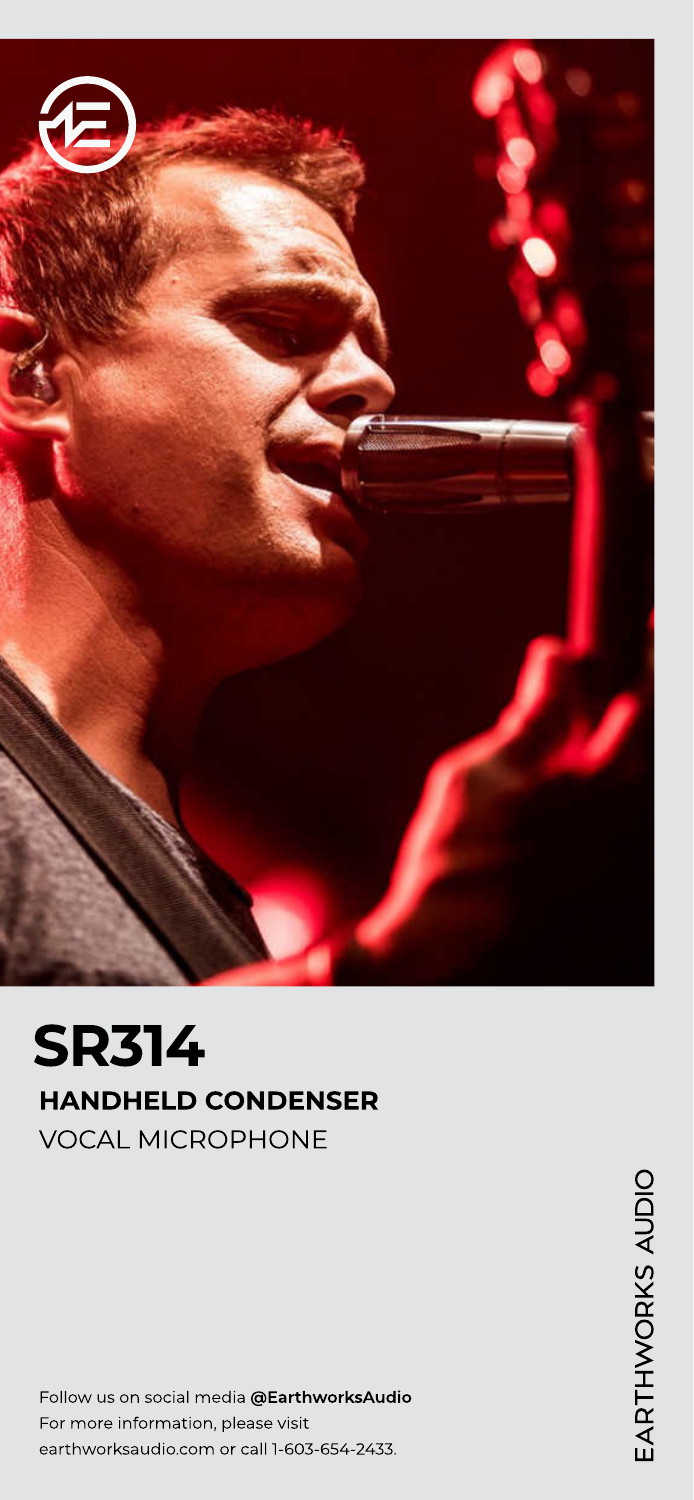

# Thank you for purchasing the Earthworks SR314 Handheld Vocal Microphone

### YOUR PURCHASE INCLUDES

1 SR314 Microphone 1 Microphone Clip 1 Protective Fabric Bag

# GETTING STARTED

The SR314 is a condenser microphone with active electronics. This means:

- Its output level will be naturally higher than many of the dynamic microphones that it may be replacing. It is not uncommon to need to reduce gain if you were previously using a dynamic microphone.
- You will need to engage phantom power on your interface or preamp. Pro Tip: It's always a good idea to plug in a condenser microphone while phantom power is off and the channel is muted. After engaging phantom power, give the microphone a short time to settle before unmuting.

# PROPER MAINTENANCE

To guarantee your microphone provides years of performance, follow these guidelines:

- Never attempt to disassemble the lower half of the microphone.
- $\cdot$  Avoid extreme heat and condensing humidity. Allow the microphone to warm up when bringing it in from the cold.
- Rough handling may damage the microphone even if no markings are visible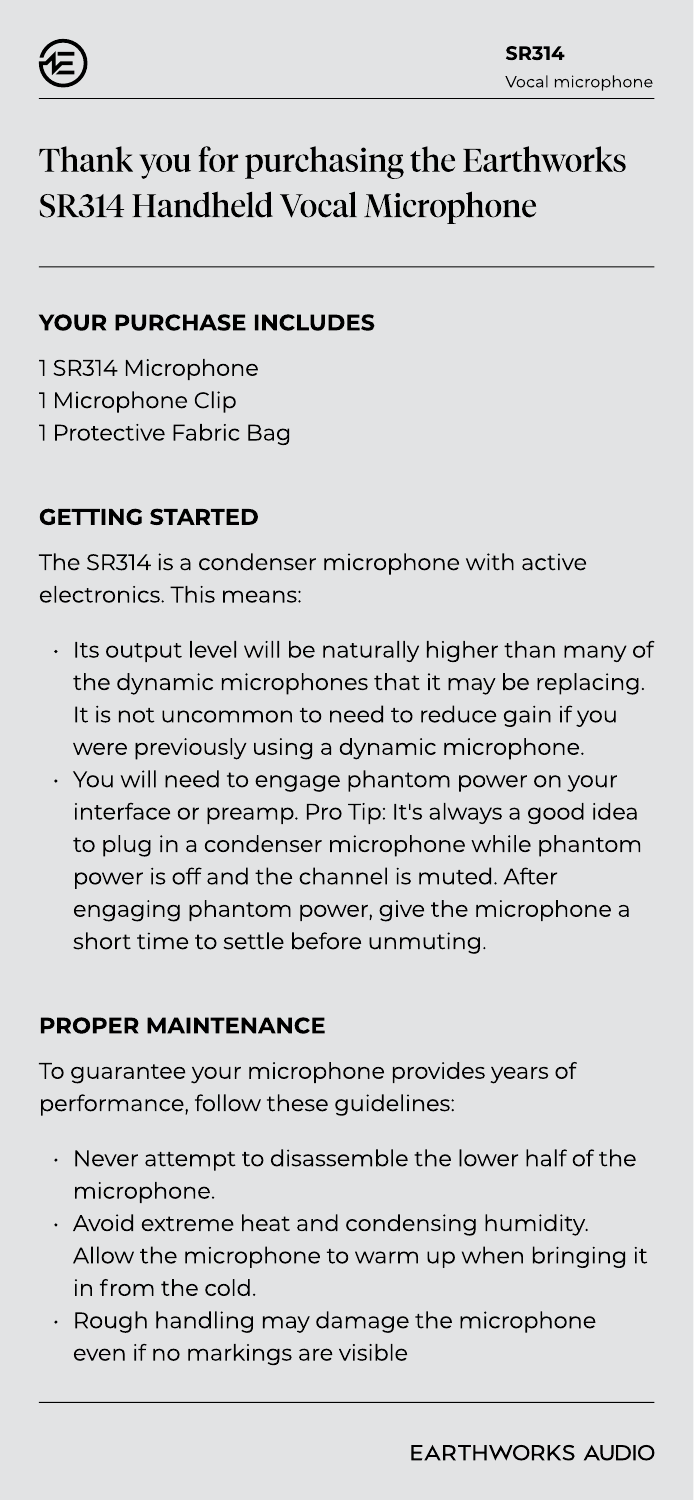

 The stainless dual windscreen can be removed if it requires cleaning. See details below.

# CLEANING THE SR314

- 1. First unscrew the top half of the microphone (the basket).
- 2. Cleaning the External Stainless Screen unscrew the external stainless screen.
- 3. Cleaning the Dual Stainless Pop Filter both sides can be cleaned, but most of the dirt will be on the side facing the external screen.
- 4. Internal Stainless Windscreen it would be extremely rare if the internal windscreen should ever need cleaning, but it may be cleaned if the need arises. As this windscreen is very close to the microphone element, be extra careful that the windscreen is dry before reassembly.

# TROUBLESHOOTING

If you encounter issues while using your Earthworks Audio microphone, please make sure that:

- Your microphone is connected to an active power supply.
- Phantom power is being supplied to the microphone.
- Your microphone and XLR cable are well connected.
- The microphone is positioned at an appropriate distance from the sound source.
- External noise in your recording environment is kept to a minimum.
- Your recording space is at room temperature and free of dust.

If your issue persists after checking, please contact us via our website.